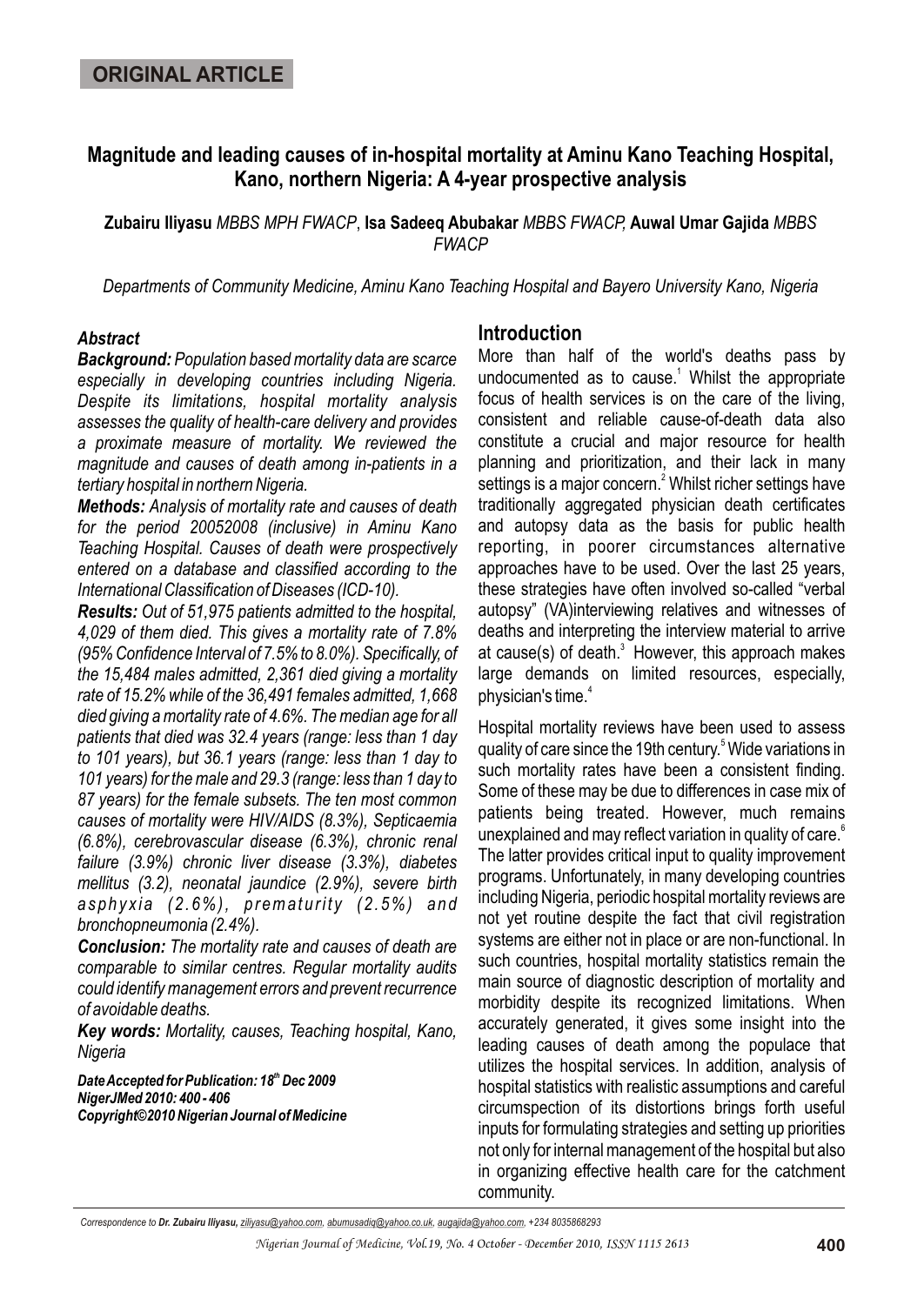Hospital mortality reports from Nigeria have been limited. Some of these review include; the analysis of causes of death at Ahmadu Bello University Teaching Hospital Zaria by Singha and colleagues between 1999 and 2001<sup>7</sup>, a retrospective review of mortality in Jos University Teaching hospital from 1995-1999<sup>8</sup> by Mandong et. al and a review of mortality in the medical wards of the University College Hospital from 1960 to 1973 by Adetuyibi and others.<sup>9</sup> At our center Mahmud and colleagues reported on the mortality rate in medical wards and among HIV/AIDS patients.<sup>10,11</sup> However, no hospital wide report of mortality among in-patients in our hospital has been reported. Therefore, the objectives of this study were to assess mortality rates and leading causes of death in the hospital and its various wards/units. Such periodic analysis of mortality data could provide useful information for assessing the quality of health care delivery at this centre and also provide a proximate measure of mortality and main causes of death among those who utilize the centre.

### **Methods**

Established in 1988, the Aminu Kano Teaching Hospital commenced clinical services in 1994 at a temporary site in Murtala Mohammed Specialist Hospital, Kano and later moved to the permanent site in 1997. Situated in Kano, the largest commercial nerve centre of northern Nigeria with over 9 million people,  $12$  this 500-bed hospital receives patients from within Kano, the neighbouring states of Jigawa, Katsina, Kaduna, Bauchi and Zamfara states. The majority of patients are indigenous Hausa Fulani, although the Ibo and Yoruba ethnic groups are also well represented. Most of the people are farmers, traders, businessmen and civil servants.

This was a hospital-based study that analysed prospectively collected data on the causes of death among in-patients who were treated in Aminu Kano Teaching Hospital, during the four years starting on 1st January 2005 and ending on 31st December 2008. The last physician in attendance certifies the patient dead and completes both the international form of death certificate as recommended by the World Health Organization  $(WHO)<sup>13</sup>$  and a specially designed hospital mortality form. When the cause of death is not clear the deceased is referred for autopsy. However, consent is required from the relatives of the deceased before the conduct of autopsies.

# **Data source and measurements**

A data entry clerk collects all mortality forms and prospectively enters the data on an electronic database in

the Epidemiology unit of the Department of Community Medicine in the same hospital. Information includes demographics, medical specialty involved in the care of the patient, underlying cause of death, dates of admission and death. The causes of death were coded according to the International Classification of Diseases, 10th Revision (ICD-10).<sup>14</sup> When more than one cause of death was stated, the proper sequence of the underlying cause was selected. The underlying cause of death was the disease or injury that initiated the train of morbid events leading directly to death, or the circumstances of the accident or violence that produced the fatal injury.  $13$  The Institutional ethics committee of Aminu Kano Teaching Hospital approved this study.

## **Data analysis**

All statistical analyses were performed using the Statistical Package for the Social Sciences version 15  $(SPSS, Chicago, Illinois, USA).$ <sup>15</sup> A mortality rate for the 4-year period with a 95% confidence interval was calculated. Similarly, annual mortality rates were also obtained to determine significant variation in trend over the study period. This was tested using  $\bigcap_{\mathfrak{t}^2}^2$  The proportional mortality ratio (PMR), which measures the relative magnitude of the frequency of a cause over the overall mortality, was used to rank the causes of death. The reliability of the diagnostic conditions were assessed by comparing the number of deaths recorded in ward registers with the number of patients whose mortality forms were filled by the certifying physicians. The proportion of deaths whose underlying cause is unknown or ill defined indirectly gives the quality of the data. The  $\mathbb{I}^2$  test was used to compare mortality rates between males and females. A P<0.05 was considered statistically significant.

# **Results**

Over the four-year period, 4,029 patients out of 51,975 admitted to Aminu Kano Teaching Hospital died. This gives an overall hospital mortality rate of 7.8% (95% Confidence Interval of 7.5% to 8.0%). Of the 15,484 males admitted, 2,361 died giving a mortality rate of 15.2%. In contrast, of the 36,491 females admitted, 1,668 died giving a significantly lower mortality rate of 4.6% [OR=3.8, 95%CI 3.5-4.0] ( $\Box^2$ =1731.6, P<0.001). The median age for all patients that died was 32.4 years (range: less than 1 day to 101 years), but 36.1 years (range: less than 1 day to 101 years) for the male and 29.3 (range: less than 1 day to 87 years) for the female subsets. As to the ages at death, 959 (23.8%) of the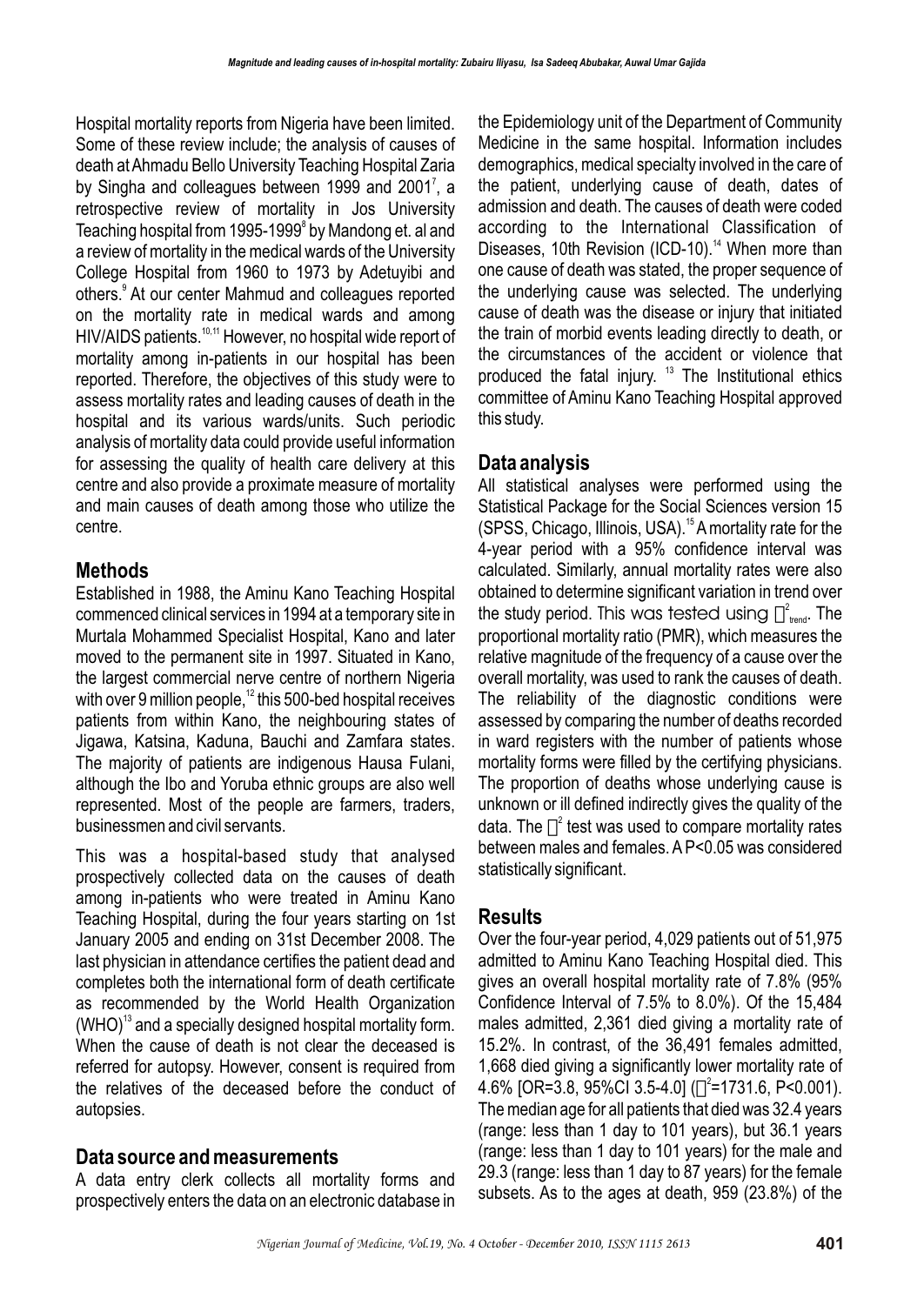deceased were under five years of age, 1,441 (35.7%) were over 45 years old, while 823 (20.4%) of the deceased were 60 years or older. The gender and age distribution of those that died are shown in Table I.

### **Leading causes of death**

From Table II, which covers the entire period reviewed, conditions which emerged as the top ten leading causes of death in Aminu Kano Teaching Hospital are given from the first to the tenth order based on PMR. It can be seen that HIV/AIDS [B23.8] (n=307, 8.3%), septicaemia [A41.9] (n=249, 6.8%), cerebrovascular disease [I51.6] (n=234, 6.3%), chronic renal failure [N18] (n=140, 3.9%) and chronic liver disease [K76.9] (n=122, 3.3%) were the top five in descending order. They are followed by diabetes mellitus [E14], neonatal jaundice [P59.9], severe birth asphyxia [P21.9], prematurity [P07.0] and bronchopneumonia [J18.0]. The ten causes are made up of six communicable and four non-communicable diseases. The last four causes were mostly neonatal (prematurity, neonatal jaundice and severe asphyxia) or paediatric (bronchopneumonia) conditions. Over 40% of the deaths that occurred in the hospital are accounted for by these ten conditions.

**Table I: Gender and age distribution of deceased in-patients at Aminu Kano Teaching Hospital, Kano, 2005-2008** 

|           |              | Frequency      |              |  |  |  |
|-----------|--------------|----------------|--------------|--|--|--|
|           |              | No.(%)         |              |  |  |  |
| Age group | Males        | <b>Females</b> | <b>Total</b> |  |  |  |
| $0 - 4$   | 578(24.5)    | 381(22.8)      | 959(23.8)    |  |  |  |
| $5-9$     | 79(3.3)      | 52(3.1)        | 131(3.3)     |  |  |  |
| $10 - 14$ | 64(2.7)      | 37(2.2)        | 101(2.5)     |  |  |  |
| $15 - 19$ | 73(3.1)      | 34(2.0)        | 107(2.7)     |  |  |  |
| 20-24     | 74(3.1)      | 103(6.2)       | 177(4.4)     |  |  |  |
| 25-29     | 127(5.4)     | 101(6.1)       | 228(5.7)     |  |  |  |
| 30-34     | 113(4.8)     | 89(5.3)        | 202(5.0)     |  |  |  |
| 35-39     | 141(6.0)     | 118(7.1)       | 259(6.4)     |  |  |  |
| 40-44     | 172(7.3)     | 107(6.4)       | 279(6.9)     |  |  |  |
| 45-49     | 165(7.0)     | 98(5.9)        | 263(6.5)     |  |  |  |
| 50-54     | 92(3.9)      | 67(4.0)        | 159(3.9)     |  |  |  |
| 55-59     | 127(5.4)     | 69(4.1)        | 196(4.9)     |  |  |  |
| 60-64     | 119(5.0)     | 81(4.9)        | 200(5.0)     |  |  |  |
| 65-69     | 111(4.7)     | 70(4.2)        | 181(4.5)     |  |  |  |
| 70-74     | 107(4.5)     | 68(4.1)        | 175(4.3)     |  |  |  |
| 75-79     | 72(3.0)      | 45(2.7)        | 117(2.9)     |  |  |  |
| 80-84     | 49(2.1)      | 41(2.5)        | 90(2.2)      |  |  |  |
| e85       | 36(1.5)      | 24(1.4)        | 60(1.5)      |  |  |  |
| Missing   | 62(2.6)      | 83(5.0)        | 145(3.6)     |  |  |  |
| Total     | 2,361(100.0) | 1,668(100.0)   | 4,029(100.0) |  |  |  |

**Table II: Leading causes of death among in-patients in Aminu Kano Teaching Hospital, Kano, 2005-2008**

|                  | ICD 10 Code       |                           |     |            |
|------------------|-------------------|---------------------------|-----|------------|
| Rank             |                   | Underlying cause of death | No. | $*PMR(\%)$ |
| 1 <sup>st</sup>  | B <sub>23</sub> 8 | HIV/AIDS                  | 307 | 8.3        |
| 2 <sub>nd</sub>  | A41.9             | Septicaemia               | 249 | 6.8        |
| 3rd              | 151.6             | Cerebrovascular disease   | 234 | 6.3        |
| 4 <sup>th</sup>  | N <sub>18</sub>   | Chronic renal failure     | 140 | 3.9        |
| 5 <sup>th</sup>  | K76.9             | Chronic liver disease     | 122 | 3.3        |
| 6 <sup>th</sup>  | E14               | Diabetes mellitus         | 121 | 3.2        |
| 7th              | P59.9             | Neonatal Jaundice         | 104 | 2.9        |
| 8 <sup>th</sup>  | P <sub>21.9</sub> | Severe birth asphyxia     | 94  | 2.6        |
| gth              | P07.0             | Prematurity               | 93  | 2.5        |
| 10 <sup>th</sup> | J18.0             | Bronchopneumonia          | 91  | 2.4        |

\*PMR(%): Proportional mort ality ratio percent

**Table III: Leading causes of mortality in the different units/wards of Aminu Kano Teaching Hospital 2005-2008**

|                         | Top three causes of death             |                                |                                 |  |  |  |  |  |
|-------------------------|---------------------------------------|--------------------------------|---------------------------------|--|--|--|--|--|
|                         | No.(PMR%)                             |                                |                                 |  |  |  |  |  |
| <b>WARDS/UNITS</b>      |                                       |                                |                                 |  |  |  |  |  |
|                         | 1 <sup>st</sup>                       | 2nd                            | 3rd                             |  |  |  |  |  |
|                         |                                       |                                |                                 |  |  |  |  |  |
| Male Medical            | HIV/AIDS 137(17.4)                    | Cerebrovascular disease 84     | Chronic Liver Disease 41(5.2)   |  |  |  |  |  |
| $(n=787)$               |                                       | (10.7)                         |                                 |  |  |  |  |  |
| Female Medical (n=386)  | HIV/AIDS 65(16.8)                     | Cerebrovascular disease        | Chronic renal failure 41(10.6)  |  |  |  |  |  |
|                         |                                       | 61(15.8)                       |                                 |  |  |  |  |  |
| Male Surgical (n=201)   | Cancer of the urinary bladder         | Typhoid perforation 21(10.4)   | Cancer of the prostate 12(6.0)  |  |  |  |  |  |
|                         | 37(18.4)                              |                                |                                 |  |  |  |  |  |
| Female Surgical (n=101) | Breast cancer 17(16.8)                | Head iniury 13(12.9)           | Colorectal cancer 8(7.9)        |  |  |  |  |  |
| Paediatric Medical      | Protein Energy Malnutrition 18(8.3)   | Disseminated fuberculosis      | Retinoblastoma 12(5.5)          |  |  |  |  |  |
| $(n=218)$               |                                       | 17(7.8)                        |                                 |  |  |  |  |  |
| Paediatric Surgical     | <b>Typhoid perforation</b>            | Intussusception 5(9.6)         | Hirchsprungs disease 3(5.8)     |  |  |  |  |  |
| $(n=52)$                | 7(13.5)                               |                                |                                 |  |  |  |  |  |
| Gynaecology (n=102)     | Cancer of the uterine cervix 21(20.6) | Ovarian cancer 8(7.8)          | Septic abortion 4(3.9)          |  |  |  |  |  |
| Labour (n=51)           | Eclampsia 29(56.9)                    | Severe pre-eclampsia 13(25.5)  | Diabetes mellitus 4(7.8)        |  |  |  |  |  |
| Postnatal (n=43)        | Eclampsia 5(11.6)                     | Puerperal sepsis 4(9.3)        | Severe anaemia 4(9.3)           |  |  |  |  |  |
| Accident & Emergency    | Cerebrovascular disease 53(7.3)       | Road Traffic Accident 37(5.1)  | Diabetes Mellitus 32(4.4)       |  |  |  |  |  |
| $(n=725)$               |                                       |                                |                                 |  |  |  |  |  |
| Emergency               | Septicaemia 61(10.8)                  | Diarrhoeal disease 36(6.4)     | Bronchooneumonia 29(5.1)        |  |  |  |  |  |
| Paediatric (n=564)      |                                       |                                |                                 |  |  |  |  |  |
| Special Care            | Neonatal sepsis 124(18.8)             | Severe Birth Asphyxia 93(14.1) | Prematurity 72(10.9)            |  |  |  |  |  |
| Baby unit (n=658)       |                                       |                                |                                 |  |  |  |  |  |
| Intensive Care (n=95)   | Head iniury 13 (13.7)                 | Tetanus 9 (9.5)                | Burns 7(7.4)                    |  |  |  |  |  |
| Male Surgical Specialty | Head iniury 3(27.3)                   | Nasopharyngeal carcinoma       | Cancer of the oesophagus 1(9.1) |  |  |  |  |  |
|                         |                                       |                                |                                 |  |  |  |  |  |

|                                                        |  |  |  |  |  | Table IV: Mortality rate (%) of admissions in different |  |  |  |
|--------------------------------------------------------|--|--|--|--|--|---------------------------------------------------------|--|--|--|
| wards/units of Aminu Kano Teaching Hospital, 2005-2008 |  |  |  |  |  |                                                         |  |  |  |

|                       |                | 2005         |           | 2006      |       | 2007         | 2008            |           |                      | 2005-2008 |      |
|-----------------------|----------------|--------------|-----------|-----------|-------|--------------|-----------------|-----------|----------------------|-----------|------|
| <b>WARDS/UNITS</b>    |                | Deaths MR(%) | Deaths    | $MR(\%)$  |       | Deaths MR(%) | Deaths          | $MR(\% )$ | $2$ <sub>trand</sub> | Deaths    | MR%  |
| Male Medical          | 177            | (23)         | 223       | (28)      | 205   | (26)         | 182             | (22)      | P > 0.05             | 787       | (25) |
| <b>Female Medical</b> | 75             | (17)         | 101       | (22)      | 87    | (19)         | 123             | (21)      | P > 0.05             | 386       | (20) |
| Male Surgical         | 39             | (8)          | 48        | (11)      | 51    | (13)         | 63              | (14)      | $*P=0.003$           | 201       | (11) |
| Female Surgical       | 22             | (6)          | 34        | (11)      | 21    | (8)          | 24              | (10)      | P > 0.05             | 101       | (9)  |
| Paediatric Medical    | 30             | (7)          | 63        | (13)      | 62    | (11)         | 63              | (8)       | P > 0.05             | 218       | (10) |
| Paediatric Surgical   | 5              | (8)          | 30        | (10)      | 8     | (4)          | 9               | (3)       | $P = 0.001$          | 52        | (6)  |
| Gynaecology           | 15             | (4)          | 18        | (3)       | 29    | (4)          | 40              | (4)       | P > 0.05             | 102       | (4)  |
| I abour+              | 8              | (4)          | 21        | (9)       | 15    | (5)          | 7               | (2)       | $P = 0.01$           | 51        | (5)  |
| Postnatal+            | 7              | (3)          | 12        | (5)       | 11    | (7)          | 13              | (6)       | P > 0.05             | 43        | (5)  |
| Accident &            | 110            | (4)          | 239       | (9)       | 232   | (9)          | 144             | (8)       | *P<0.001             | 725       | (8)  |
| Emergency             |                |              |           |           |       |              |                 |           |                      |           |      |
| Emergency             | 77             | (10)         | 142       | (16)      | 152   | (15)         | 193             | (13)      | P > 0.05             | 564       | (13) |
| Paediatric            |                |              |           |           |       |              |                 |           |                      |           |      |
| Special Care          | 88             | (16)         | 189       | (26)      | 184   | (21)         | 197             | (17)      | P > 0.05             | 658       | (20) |
| Baby unit             |                |              |           |           |       |              |                 |           |                      |           |      |
| Intensive Care        | $\overline{c}$ | (4)          | 17        | (27)      | 30    | (38)         | 46              | (42)      | *P<0.001             | 95        | (31) |
| Male Surgical         | <b>NA</b>      | <b>NA</b>    | <b>NA</b> | <b>NA</b> | 6     | (3)          | 5               | (2)       | ٠                    | 11        | (2)  |
| Specialty             |                |              |           |           |       |              |                 |           |                      |           |      |
| Female Surgical       | <b>NA</b>      | <b>NA</b>    | <b>NA</b> | NA        | 13    | (3)          | $\overline{22}$ | (4)       | ٠                    | 35        | (4)  |
| Specialty             |                |              |           |           |       |              |                 |           |                      |           |      |
| <b>TOTAL</b>          | 655            | (6)          | 1.137     | (9)       | 1.106 | (9)          | 1.131           | (7)       | P > 0.05             | 4.029     | (8)  |

MR%=Mortality rate percent +=Per 1000 deliveries NA=Not Applicable-Unit not in operation during period \*Significant trend

### **Causes of death in the different wards/units of the hospital**

For the period reviewed, the top three causes of mortality in the wards of the hospital are shown in table III. Apart from the ones shown, other common causes of mortality in the male medical ward were chronic renal failure (n=36, 4.6%), primary liver cell carcinoma (n=29,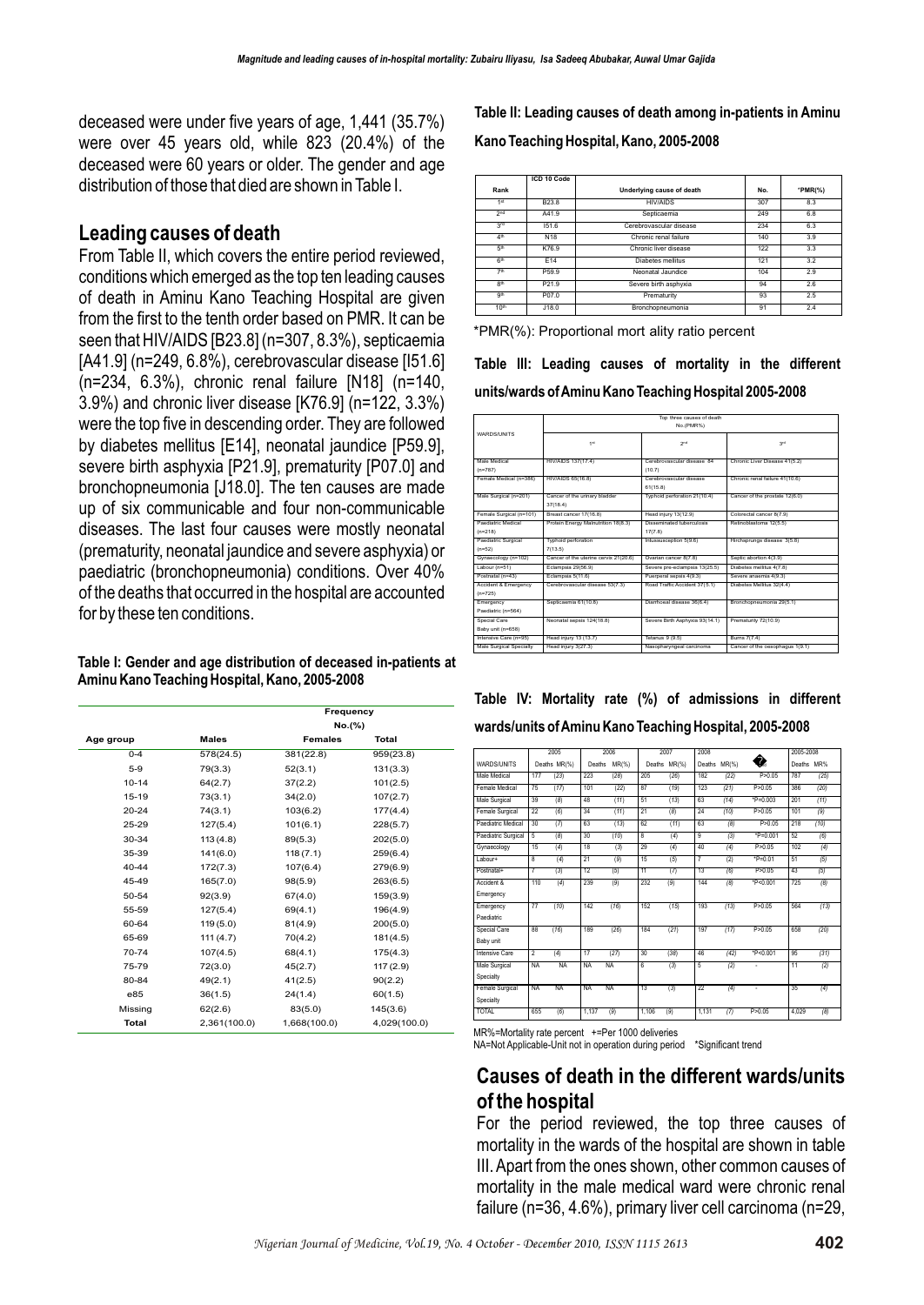3.7%) and diabetes mellitus (n=28, 3.6%). Similarly, in the female medical ward other causes include hypertension  $(n=28, 7.3\%)$ , diabetes mellitus  $(n=21, 5.4\%)$  and chronic liver disease (n=7, 1.8%). In the male surgical ward, the other causes of mortality include cancer of the colon (n=6, 3.0%) and head injury (n=4, 2%) while in the female surgical ward other causes include burns (n=7, 6.9%) and complications of diabetes mellitus (n=5, 4.9%). In the paediatric surgical ward other causes of death were acute volvulus (n=2, 2.1%) and meningomyelocele (n=2, 2.1%). In the paediatric medical wards other causes of mortality include sickle cell anaemia (n=8, 3.7%), measles (n=7, 3.2%) and non-Hodgkin's lymphoma (n=3, 1.4%). Furthermore, in the special care baby unit, the other causes were congenital anomalies (n=6, 0.9%) and neonatal tetanus (n=5, 0.8%), while in the emergency paediatric unit other causes include HIV/AIDS (n=28, 5.0%) and severe malaria (n=21, 3.7%). In gynaecological ward, additional causes of mortality include choriocarcinoma (n=4, 3.9%), hepatitis in pregnancy (n=3, 2.9%) and ruptured ectopic gestation (n=1, 0.9%) while in the labour and postnatal wards other causes of death were abruptio placentae (n=3, 5.9%), amniotic fluid embolism (n=1, 2%) and peripartum cardiac failure (n=1, 2%). In the intensive care unit additional causes of death include hypertensive heart failure (n=3, 3.2%) acute myocardial infarction (n=2, 2.1%) and end stage renal disease-post transplant (n=2, 2.1%).

### **Mortality rates and trend in different wards/units of the hospital**

Table IV shows the distribution of deaths per total admissions in the different units/ward of the hospital. It can be seen that the mortality rate was highest in the intensive care unit (n=95, 31%), followed by male medical ward (n=787, 25%), female medical (n=386, 20%) and special care baby units (n=658, 20%) respectively. The lowest mortality rates were seen in labour and postnatal wards with 5 deaths per 1,000 deliveries each. Furthermore, the accident and emergency unit and the emergency paediatric units contributed substantially in the absolute number of deaths, however, these were diluted by the higher patient turn over in these units.

The mortality trend in the hospital rose from 6% in 2005 to 9% during 2006 and 2007 and then dropped to 7% in 2008. This trend was not statistically significant  $(X^2_{\text{tend}}$ =2.1, P=0.14). However, there were statistically significant rise in mortality rates in the intensive care unit  $(X_{\text{tend}}^2=24.3, P<0.001)$ , accident and emergency unit  $(X^2_{\text{trend}}=24.6, P<0.001)$  and the male surgical ward  $(X^2_{\text{trend}}=8.7, P=0.003)$ . In contrast, there was a significant decline in mortality in the paediatric surgical ward

 $(X_{\text{trend}}^2=10.4, P=0.001)$  and the labour ward  $(X_{\text{trend}}^2=6.1,$ P=0.01). All other wards maintained a fairly stable mortality rate over the period (P>0.05). The annual proportion of undefined causes of death was 1.3%, 1.7%, 0.8% and 1.1% for the years 2005 through 2008. Unfortunately, consent for autopsy is rarely given due to socio-cultural and religious factors. Therefore, the causes of death in these patients remained largely unknown.

### **Discussion**

This study found a mortality rate of 7.8% among inpatients over the four year period. This rate is higher than that reported from Jos University Teaching Hospital, Nigeria (5.7%)<sup>8</sup>, Algericas hospital, Spain  $(4.1\%)$ <sup>16</sup> and Nikaias Piraeus hospital in Greece  $(3.4\%)$ .<sup>17</sup> These differences could be due to variations in the demographic structure of the catchment populations, selection of high risk cases and late presentation of patients in our centre in addition to differences in quality of care. The significantly higher mortality rate among males compared to females at our center is similar to observations from medical wards in other Nigerian teaching hospital located in Ilorin<sup>18</sup> and Kaduna.<sup>19</sup> This disparity could be partly explained by the fewer number of male patients seen compared to females and additional admissions for maternal conditions which also carry better prognosis compared to indications for male admissions. Furthermore, researchers have been puzzled by the mechanism that could underlie profound gender difference in mortality.<sup>20</sup> Apart from genetic, hormonal and lifestyle factors, recent findings suggest a key role of physiological stress responses, i.e. how men and women respond differently to psychosocial stressors in every day life. $^{21}$ The low median age (32.4 years) of deceased patients seen in this series could be a reflection of the demographic characteristics of our catchment population and the low average life expectancy. $^{22}$ 

The leading causes of death among in-patients at our center were HIV/AIDS (8.3%), septicaemia (6.8%), cerebrovascular disease (6.3%), chronic renal failure (3.9%) and chronic liver disease (3.3%). Some of these causes are similar to the ones reported by Singha and colleagues in Zaria<sup>7</sup>, Nigeria where they found Road transport accident (14.3%), septicaemia (5.2%), protein energy malnutrition (5.1%), HIV infection (4.7%), diarrhoeal disease (4.3%) as the leading causes of death among in-patients in Ahmadu Bello University Teaching Hospital Zaria, Nigeria. The low contribution of Road traffic accidents in our study may not be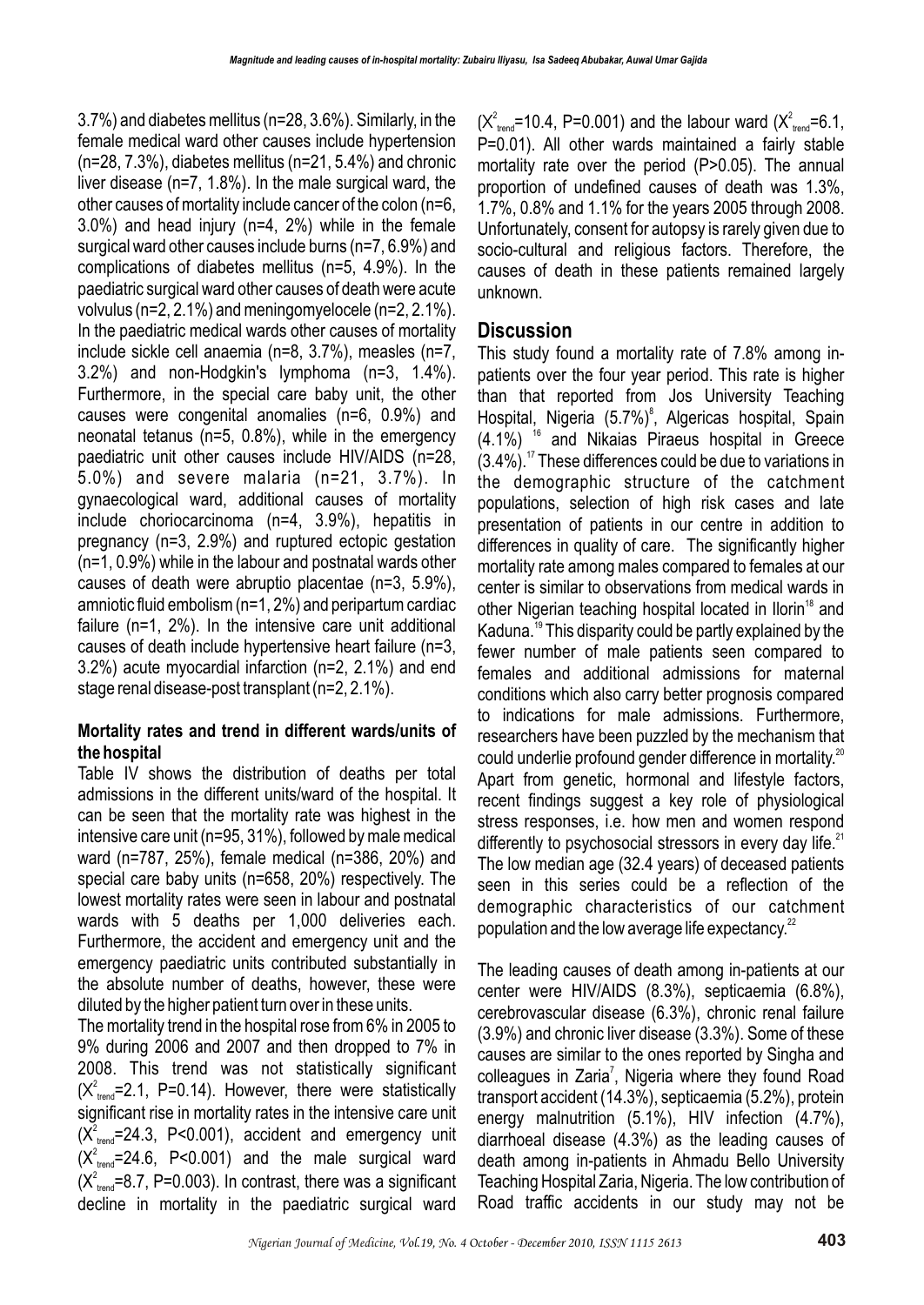unconnected with the referral of cases with fracture to the National Orthopaedic hospital, Dala, located in the same city. Our findings also share some similarities with the inhospital mortality in Alwwahda Hospital, Derna, Libya<sup>23</sup> except for the preponderance of HIV/AIDS at our centre. The later study showed that the leading causes of death were cardiovascular diseases (36.1%), followed by stroke and cerebrovascular disease (18.2%), accidental injuries (7.9%), cancers (7.7%) and renal diseases (7.2%). Even in the two European hospitals cited earlier  $16,17$ , there were some similarities in the leading causes of death with our center, where for instance, in the Nikaias Piraeus Hospital, Greece<sup>16</sup> the leading causes were cerebrovascular diseases (15.8%), ischaemic heart disease (10.3%), cardiac failure (7.9%), diseases of the digestive system (6.7%) and diabetes mellitus (6.6%). Similarly, in Algericas hospital, Spain<sup>17</sup>, the leading causes of death were cerebrovascular disease, HIV/AIDS, bronchial and lung neoplasias, acute myocardial infarction and chronic obstructive pulmonary disease. In the USA $^{24}$ , the leading causes of death in 1996 were heart diseases, malignant neoplasms, cerebrovascular disease and chronic lower respiratory diseases. Others include accidents, diabetes mellitus, influenza and pneumonia, Alzheimer's disease, HIV/AIDS and intentional self-harm (suicide). These variations could be due to socio-demographic, industrialization and lifestyle factors in addition to differences in health seeking behaviour and quality of health care.

The highest mortality rates seen in the intensive care unit and medical wards in the present study concur with earlier reports from Jos University Teaching hospital,<sup>8</sup> Nigeria where medical wards contributed 71.5% of all in-hospital mortality. The mortality rates in the medical wards are also comparable with earlier figures of 25.3% and 23.9% reported from our center<sup>10</sup> and Ilorin University Teaching Hospital, Nigeria

respectively.<sup>18</sup> In contrast, our mortality experience is much higher than the rate (11.2%) obtained by Garko et al<sup>19</sup> in similar wards of Ahmadu Bello University Teaching Hospital, Kaduna, Nigeria. The report from Greece also showed that the highest death rates occurred in the intensive care unit (23.3%), general medicine (10.7%), cardiology (6.5%) and nephrology (5.5%).<sup>16</sup> This level of mortality could be due to the high risk nature of their patients  $25$ , while the medical cases referred to teaching hospitals are mostly those with terminal illness, end organ failure, HIV/AIDS or other diseases with poor prognosis. The level of poverty among our catchment population deters early seeking of specialist care. These facilities are therefore used as a last resort when all else has failed

thereby contributing to the poor outcome. The variations in mortality between wards/units could be due to differences in the risk status, socio-demographic characteristics and disease prognosis in addition to variations in quality of care. Similarly, the variations between centers may be explained by differences in catchment population, case load, case selection and quality of care.

This study observed that HIV/AIDS, cerebrovascular disease, chronic renal failure, diabetes mellitus and chronic liver disease are the commonest causes of death in the medical wards. This concurs with an earlier report from our center where Mahmud et al <sup>10</sup> identified cerebrovascular disease (17.0%), HIV/AIDS (13.6%), chronic renal failure (12.5%) as the leading causes of death in these wards. It also concurs with the findings from Jos University Teaching Hospital, Nigeria <sup>8</sup> where HIV/AIDS (23.3%), chronic liver disease (20.0%), neoplasia (19.6%) and cardiovascular disease (18.2%) were the leading causes of death. Similarly, in Ilorin University Teaching hospital, Nigeria, <sup>19</sup> the commonest causes of mortality in the medical wards were infectious diseases (35.6%) including septicaemia, tuberculosis, HIV/AIDS; diseases affecting the nervous system (13.2%), gastrointestinal system and liver (11.3%) and cardiovascular system (8.6%). In Port Harcourt, Nigeria, Onwuchekwa et. al  $26$  reported that cerebrovascular disease (24.5%) and HIV/AIDS (22.7%) were the leading causes of mortality among patients admitted to their medical emergency unit. In an earlier study in the medical ward of the University College Hospital Ibadan, southwest Nigeria, <sup>9</sup> most of the deaths resulted from cardiovascular diseases especially hypertension.

The leading causes of death among male surgical patients-cancer of the urinary bladder, typhoid perforation and cancer of the prostate. In contrast, female surgical patients died mainly from cancer of the breast, head injury and colorectal cancer. Gynaecological deaths were mainly due to cancers of the cervix and ovary and septic abortion. This is similar to the findings reported by Gharoro and others in Benin city, Nigeria. $^{29}$  Like in some other Nigerian hospitals,  $^{30,31}$ eclampsia took a high toll of maternal deaths at this center. Other causes of maternal deaths include severe pre-eclampsia, puerperal sepsis and severe anaemia, while neonatal sepsis, birth asphyxia and prematurity top the list among neonates as earlier reported from our center.<sup>32</sup> Paediatric surgical deaths were due to typhoid perforation, intussusception and hirschsprung's disease. These causes are also common in Zaria  $^{33}$ . Ife  $^{34}$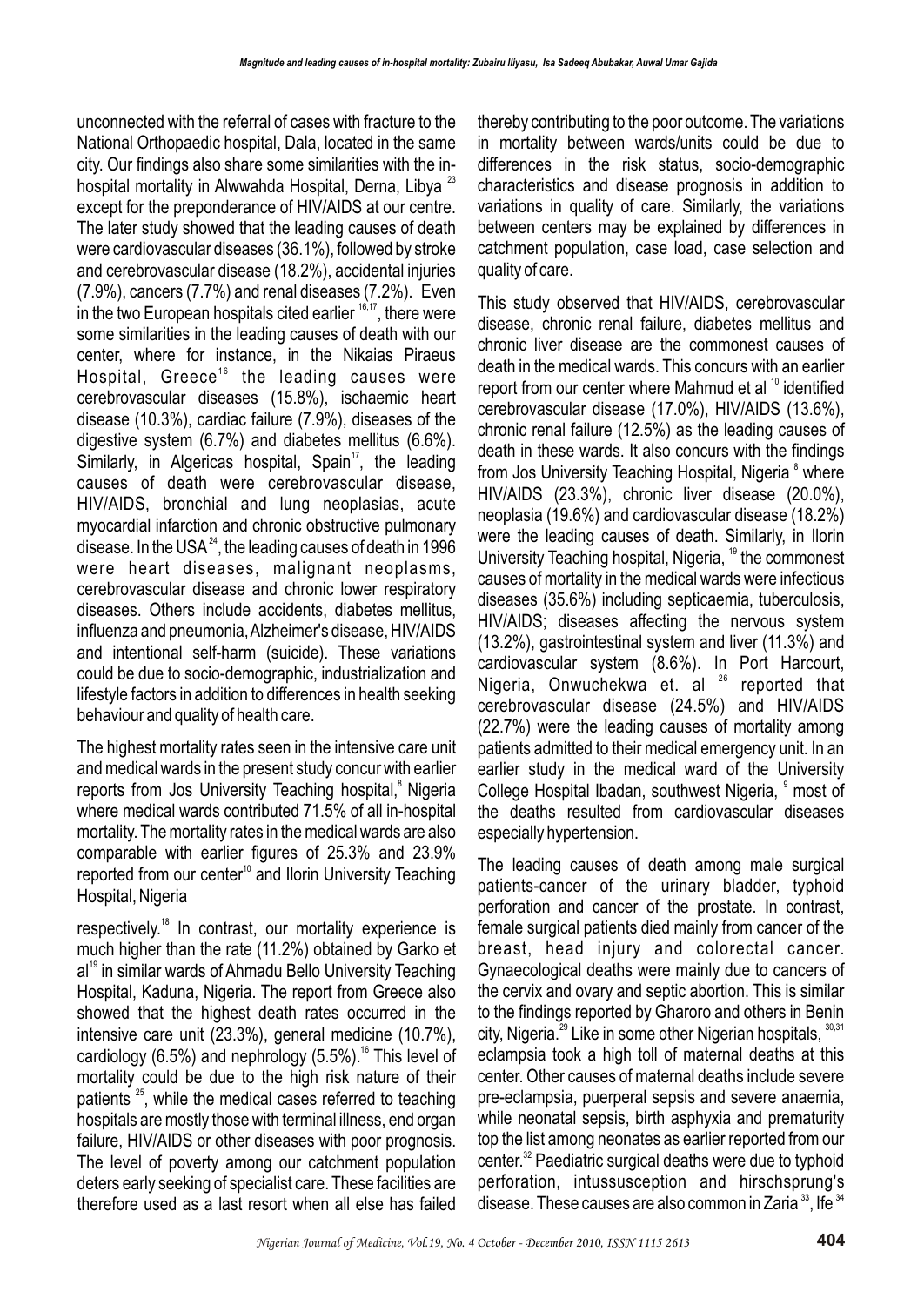and Owo  $35$ , all in Nigeria. It is however, at variance with the common causes of mortality among Gambian children <sup>36</sup> who died mostly from burns, congenital anomalies and other injuries. Deaths in the paediatric medical and emergency paediatric units were respectively dominated by protein energy malnutrition, tuberculosis, septicaemia, bronchopneumonia and diarrhoeal disease largely similar to reports from other Nigerian hospitals located in Abakaliki $37$  and Zaria. $38$  Causes of mortality in the accident and emergency unit were cerebrovascular diseases, RTA and diabetes mellitus. This concurs with the experience among medical emergencies in Port Harcourt  $26$ , while in the ICU head injury, tetanus and burns predominate. The significant rise in mortality rates in the ICU, Accident and Emergency and the male surgical ward call for regular mortality audits. This will identify gaps in management and recommend measures to reduce avoidable deaths to the barest minimum. The challenge of effective joint management of patients admitted to the different wards and most especially, the intensive care unit need to be addressed.

The limitations of this study include variation in the skills and experiences of certifying doctors. Some of the inaccuracies associated with the identification of the causes of death may be related to diagnostic errors  $5$ , to errors in completing the death certificates/mortality forms<sup>6</sup>, as well as to errors with respect to the coding process. The low level of autopsies due to socio-cultural factors may also increase the proportion of patients whose cause of death remains unknown. Similarly, the extrapolation of hospital mortality statistics needs to be done with caution due to recognized selection bias.

### **Conclusion**

From this study, it can be seen that as we continue to deal with the challenges of communicable diseases especially HIV/AIDS and neonatal conditions, non-communicable diseases (NCDs) such as cerebrovascular disease, diabetes mellitus and hypertension are emerging as serious public health problems-the so called epidemiologic transition. This concurs with the WHO report on chronic diseases that indicate that, communicable diseases, maternal and perinatal conditions, and nutritional deficiencies will still be the leading causes of death in Nigeria in 2015 but deaths from chronic diseases are not far behind. $\frac{7}{1}$  In essence, chronic

diseases have not displaced acute and infectious diseases; rather there is an ongoing double burden of disease in our catchment population. The Nigerian Federal Ministry of Health has recognized the increasing prevalence of chronic diseases in the country and now has as part of its vision "to reverse the increasing prevalence of non-communicable  $diseases.$ "<sup>28</sup>

Many of the leading causes of death in our center are preventable or curable when managed optimally. It is therefore imperative for departments to conduct mortality meetings during which review of management could identify errors in management thereby preventing future recurrence. This could reduce the case fatality rates from the different conditions. Understandably the prognosis of some diagnostic categories such as cancers is poor, especially among patients in our catchment populations due to several factors; late presentation and hence late stage at diagnosis, low uptake of cancer screening services such as cancer of the cervix, breast self examination, mammography among females and screening for cancer of the prostate among males. Community based programmes are rudimentary even for highly effective screening tests such as Pap smear while the prostate screening at community level is unheard of here. It is therefore essential that these screening services are scaled up to reach the rural poor who may benefit most from these services. A major challenge that needs to be addressed is the level of poverty, which prevents early presentation for specialist care. Comprehensive health insurance coverage for those outside the formal sector will address this. Another challenge that needs to be addressed is the near loss of confidence in the lower levels of care leading to overcrowding of the teaching hospitals with patients, whose problems could be handled at the primary and secondary health care levels, thereby diluting the quality of care that is offered to those in need of specialist tertiary care at the teaching hospital.

### **Acknowledgement**

The authors are grateful to Surajo Tafida Kazaure, the health records and statistical officer who was responsible for collection of the mortality forms, data entry and maintenance of the database at the Epidemiology Unit.

#### **References**

1. Mathers CD, MaFat D, Inoue M, Rao C, Lopez AD. Counting the dead and what they died from: an assessment of the global status of cause of death data. *Bull World Health Organ*  2005; 83:171177.